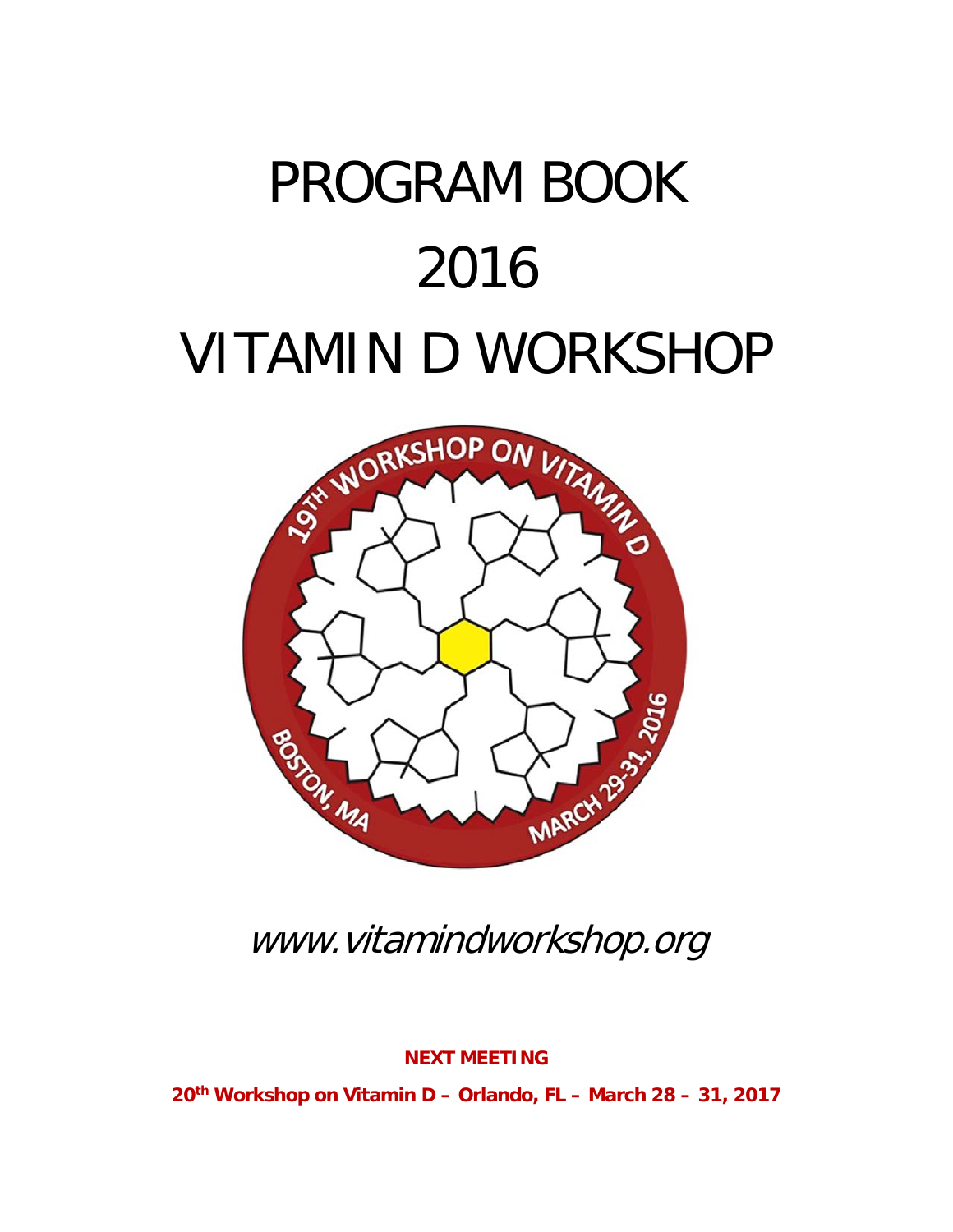# **Table of Contents**

## **ABSTRACTS**

## **Tuesday**

|--|--|--|--|--|--|

## Wednesday

## **Thursday**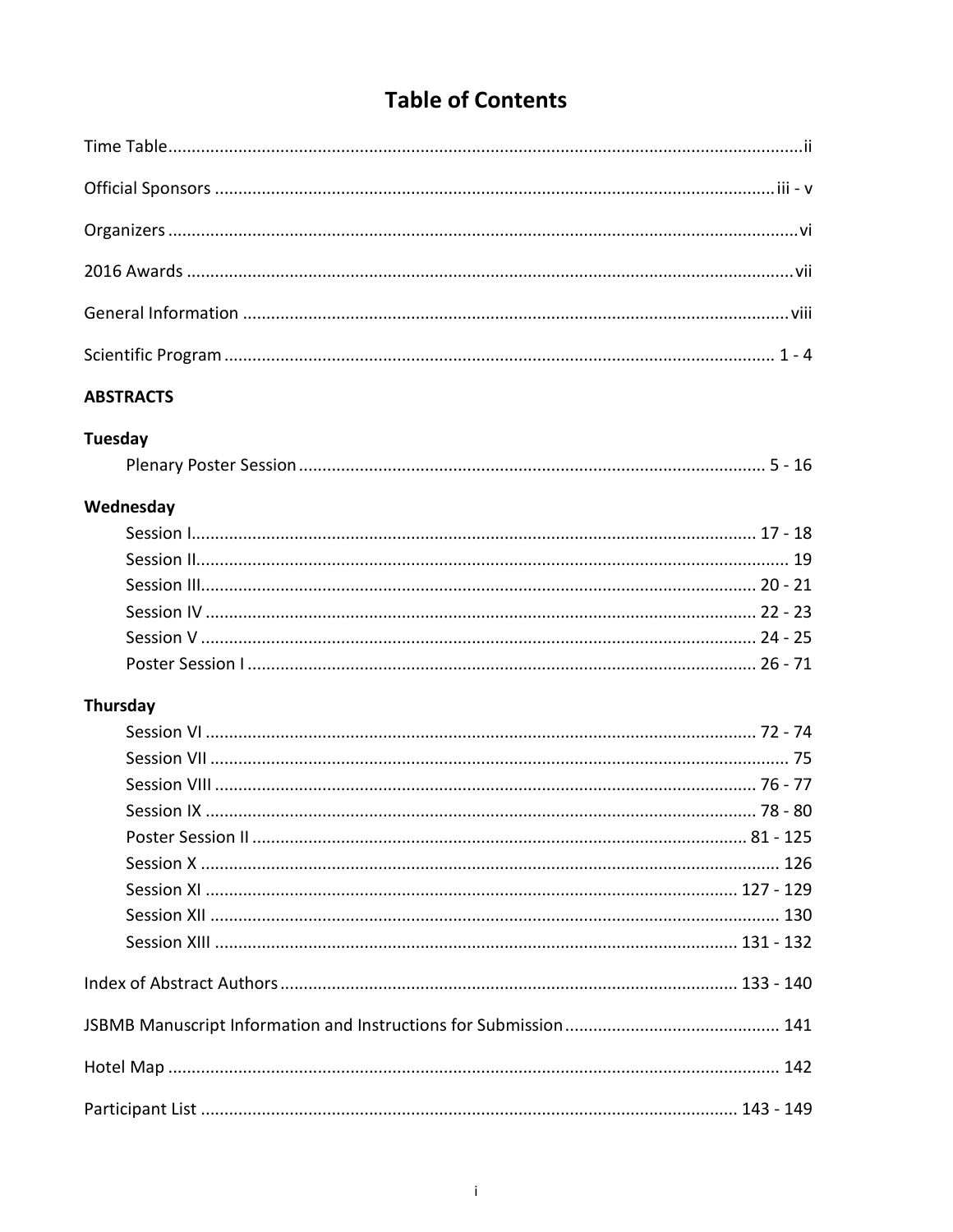# **19th Workshop on Vitamin D**

# **Time Table**

# **Tuesday, March 29, 2016**

| $3:00 -$        | 6:00PM                    |                                                                 |  |
|-----------------|---------------------------|-----------------------------------------------------------------|--|
| $5:00 -$        | 8:00PM                    | Welcome Reception and Plenary Poster SessionLoft 2 and Studio 3 |  |
|                 | Wednesday, March 30, 2016 |                                                                 |  |
| $8:00 -$        | 5:00PM                    | Registration                                                    |  |
| $8:00 -$        | 9:35AM                    |                                                                 |  |
| $9:35 -$        | 9:55AM                    |                                                                 |  |
| 10:00 - 10:55AM |                           |                                                                 |  |
| 10:55 - 12:05PM |                           | Session III: Analogs and VDR Structure and Molecular Mechanism  |  |
| $12:05 -$       | 1:30PM                    |                                                                 |  |
| $1:35 -$        | 2:20PM                    |                                                                 |  |
| $2:25 -$        | 3:20PM                    |                                                                 |  |
| $3:25 -$        | 3:45PM                    |                                                                 |  |
| $3:45 -$        | 5:30PM                    | Session VI: Vitamin D, Bone, Muscle and Parathyroid Loft 1      |  |
| $5:30 -$        | 6:00PM                    |                                                                 |  |
| $6:00 -$        | 9:00PM                    |                                                                 |  |
|                 | Thursday, March 31, 2016  |                                                                 |  |
| 8:00 - 12:00PM  |                           |                                                                 |  |
| $8:00 -$        | 8:55AM                    |                                                                 |  |
| $9:00 -$        | 9:55AM                    |                                                                 |  |
| 9:55 - 10:15AM  |                           |                                                                 |  |
| 10:15 - 11:50AM |                           |                                                                 |  |
| $11:50 -$       | 1:15PM                    |                                                                 |  |
| $1:15 -$        | 2:15PM                    | Session X: The Debate: Back to the Future, Beyond 25D Loft 1    |  |
| $2:20 -$        | 3:55PM                    |                                                                 |  |
| $3:55 -$        | 4:25PM                    |                                                                 |  |
| $4:25 -$        | 5:30PM                    |                                                                 |  |
| $5:30 -$        | 6:00PM                    |                                                                 |  |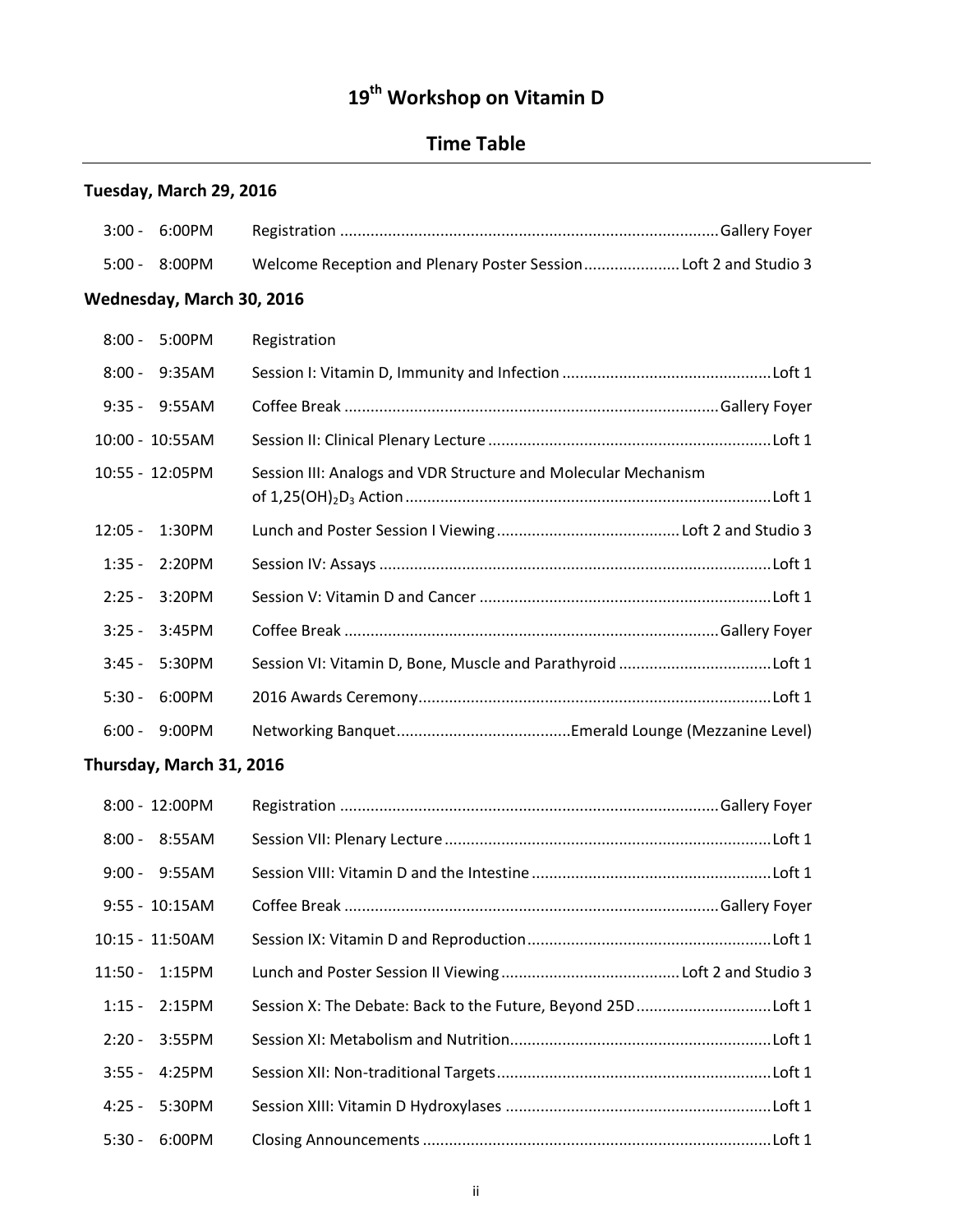## **Tuesday, March 29**

| $3:00 - 6:00 \text{PM}$ | Registration                                 |
|-------------------------|----------------------------------------------|
| $5:00 - 8:00 \text{PM}$ | <b>Welcome Reception and Plenary Posters</b> |

#### **Wednesday, March 30**

| 8:00 - 5:00PM<br>$8:00 - 8:15AM$    | Registration<br><b>Opening Remarks</b>                             | Marie Demay, Workshop Chair and Sylvia Christakos, Workshop Co-chair                                                              |
|-------------------------------------|--------------------------------------------------------------------|-----------------------------------------------------------------------------------------------------------------------------------|
| <b>Session I:</b>                   | VITAMIN D, IMMUNITY AND INFECTION                                  | Moderators: Chantal Mathieu and Richard Mellanby                                                                                  |
| $8:15 - 8:35AM$<br>8:35 - 8:40AM    | R. Modlin<br>Discussion                                            | THE VITAMIN D ANTIMICROBIAL PATHWAY IN<br>MYCOBACTERIAL INFECTION                                                                 |
| 8:40 - 9:00AM<br>$9:00 -$<br>9:05AM | B. Roep<br><b>Discussion</b>                                       | VITAMIN D AND DENDRITIC CELL FUNCTION                                                                                             |
| $9:05 - 9:15AM$<br>9:15 - 9:20AM    | V. Nurminen<br><b>Discussion</b>                                   | 1,25-DIHYDROXYVITAMIN D <sub>3</sub> MODULATES THE LEVEL OF<br>ACTIVE CHROMATIN IN THP-1 HUMAN MONOCYTES                          |
| 9:20 - 9:30AM<br>$9:30 - 9:35AM$    | YD. Lin<br><b>Discussion</b>                                       | VITAMIN D DEFICIENCY RESULTS IN FEWER INNATE<br>LYMPHOID CELLS AND SEVERE INFECTION WITH<br>CITROBACTER RODENTIUM                 |
| $9:35 - 9:55AM$                     | <b>Coffee Break</b>                                                |                                                                                                                                   |
| <b>Session II:</b>                  | <b>CLINICAL PLENARY LECTURE</b><br>Moderator: Martin Hewison       |                                                                                                                                   |
| 10:00 - 10:45AM<br>10:45 - 10:55AM  | S. Weiss<br><b>Discussion</b>                                      | RESULTS OF VDAART: VITAMIN D SUPPLEMENTATION IN<br>PREGNANCY AND CHILDHOOD ASTHMA TRIAL                                           |
| <b>Session III:</b>                 | $1,25(OH)2D3$ ACTION<br>Moderators: Nanjoo Suh and Atsushi Kittaka | ANALOGS AND VDR STRUCTURE AND MOLECULAR MECHANISM OF                                                                              |
| 10:55 - 11:15AM<br>11:15 - 11:20AM  | N. Rochel<br><b>Discussion</b>                                     | STRUCTURAL DETERMINANTS OF VDR INTERACTIONS<br>WITH LIGANDS AND CO-ACTIVATORS                                                     |
| 11:20 - 11:30AM<br>11:30 - 11:35AM  | W. Quarni<br><b>Discussion</b>                                     | VDR-RIPK1 COMPLEX AND ITS IMPLICATION IN VITAMIN D<br><b>ACTION</b>                                                               |
| 11:35 - 11:45AM<br>11:45 - 11:50AM  | A. Slominski<br><b>Discussion</b>                                  | RORG AND RORY AS ALTERNATIVE RECEPTORS FOR<br>NONCLASSICAL VITAMIN D HYDROXY-METABOLITES                                          |
| 11:50 - 12:00PM<br>12:00 - 12:05PM  | J. White<br><b>Discussion</b>                                      | TURNOVER OF TARGET PROTEINS OF THE E3 LIGASE AND<br>TUMOR SUPPRESSOR FBW7 IS REGULATED BY THE<br>HORMONE-BOUND VITAMIN D RECEPTOR |
| 12:05 - 1:30PM                      | LUNCH AND POSTER SESSION I VIEWING                                 |                                                                                                                                   |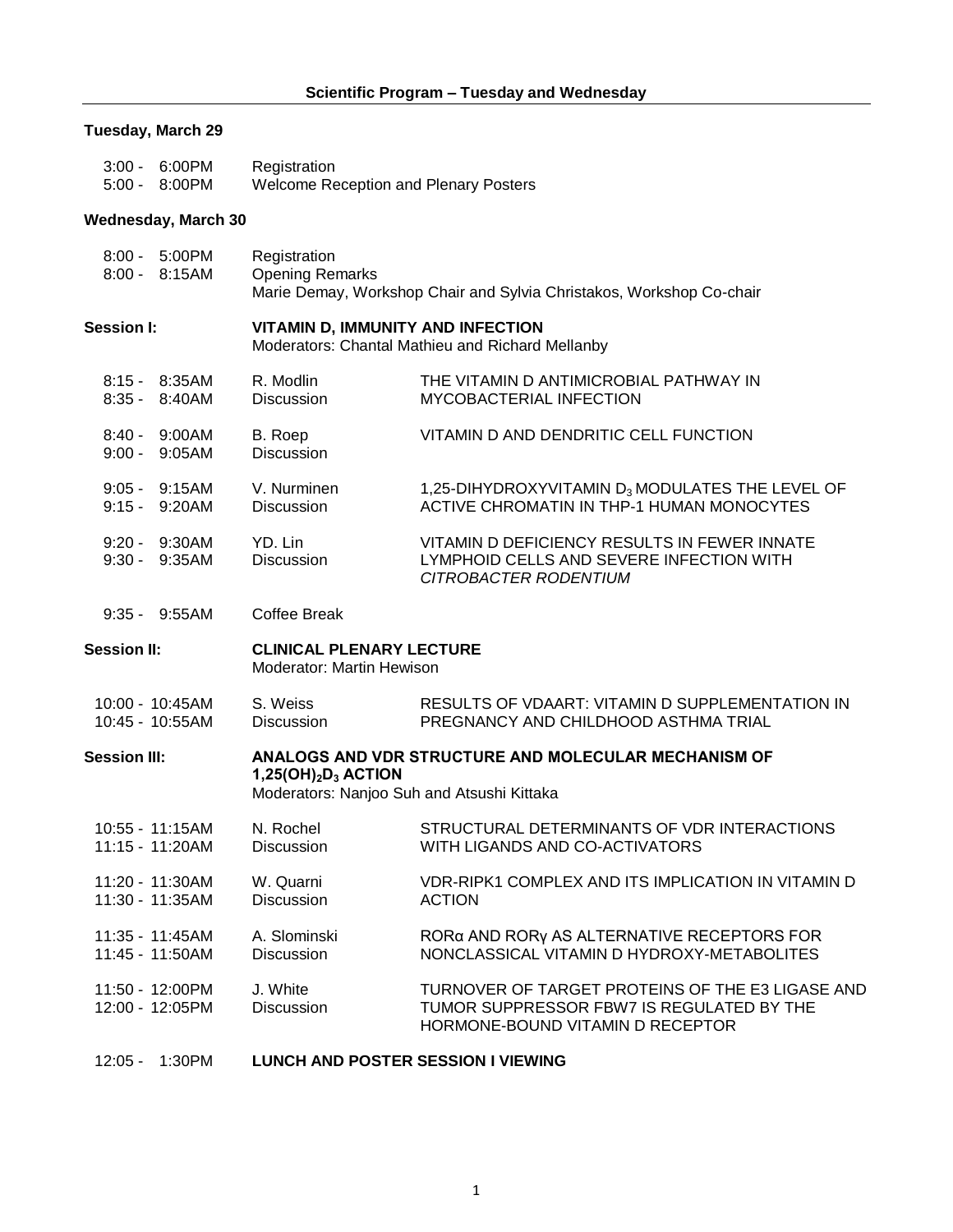| <b>Session IV:</b> |                                    | <b>ASSAYS</b><br>Moderators: Ron Horst and Miguel Maestro |                                                                                                                                                                                                                    |
|--------------------|------------------------------------|-----------------------------------------------------------|--------------------------------------------------------------------------------------------------------------------------------------------------------------------------------------------------------------------|
|                    | 1:35 - 1:45PM<br>1:45 - 1:50PM     | C. Sempos<br><b>Discussion</b>                            | VITAMIN D MEASUREMENT STANDARDIZATION: THE WAY<br><b>OUT OF THE CHAOS</b>                                                                                                                                          |
|                    | 1:50 - 2:00PM<br>2:00 - 2:05 PM    | A. Hoofnagle<br><b>Discussion</b>                         | <b>QUANTIFICATION OF VITAMIN D-BINDING PROTEIN BY</b><br>LIQUID CHROMATOGRAPHY-TANDEM MASS<br>SPECTROMETRY: IMPLICATIONS FOR THE ASSESSMENT<br>OF BIOAVAILABLE VITAMIN D CONCENTRATIONS ACROSS<br><b>GENOTYPES</b> |
|                    | 2:05 - 2:15PM<br>2:15 - 2:20PM     | C. Jenkinson<br><b>Discussion</b>                         | A HIGH THROUGHPUT AUTOMATED LC-MS/MS METHOD<br>FOR ANALYSIS OF MULTIPLE VITAMIN D METABOLITES IN<br><b>SERUM AND TISSUE</b>                                                                                        |
| <b>Session V:</b>  |                                    | <b>VITAMIN D AND CANCER</b>                               | Moderators: JoEllen Welsh and Mieke Verstuyf                                                                                                                                                                       |
|                    | 2:25 - 2:45PM<br>2:45 - 2:50PM     | Eniko Kallay<br>Discussion                                | THE CROSS-TALK BETWEEN THE VITAMIN D SYSTEM AND<br>THE CALCIUM-SENSING RECEPTOR IN COLORECTAL<br><b>CANCER</b>                                                                                                     |
|                    | 2:50 - 3:00PM<br>$3:00 - 3:05$ PM  | E. Zoltick<br><b>Discussion</b>                           | PRE-DIAGNOSTIC 25-HYDROXYVITAMIN D AND<br>COLORECTAL CANCER RISK: AN INTERNATIONAL<br>POOLING PROJECT OF 17 COHORTS                                                                                                |
|                    | $3:05 - 3:15$ PM<br>3:15 - 3:20PM  | M. Campbell<br><b>Discussion</b>                          | INTEGRATIVE GENOMIC ANALYSES REVEALS A CLINICAL<br>SIGNIFICANT CROSS-TALK BETWEEN VDR AND FOXA1 IN<br><b>COLON CANCER</b>                                                                                          |
| $3:25 -$           | 3:45PM                             | <b>Coffee Break</b>                                       |                                                                                                                                                                                                                    |
| <b>Session VI:</b> |                                    |                                                           | VITAMIN D, BONE, MUSCLE AND PARATHYROID<br>Moderators: Peter Ebeling and Carlos Bernal-Mizrachi                                                                                                                    |
|                    | 3:45 - 4:05PM<br>4:05 - 4:10PM     | R. St-Arnaud<br><b>Discussion</b>                         | OPTIMAL BONE FRACTURE REPAIR REQUIRES 24,25-<br>DIHYDROXYVITAMIN D AND ITS EFFECTOR MOLECULE,<br><b>FAM57B2</b>                                                                                                    |
|                    | 4:10 - 4:30PM<br>4:30 - 4:35PM     | G. Carmeliet<br><b>Discussion</b>                         | THE ROLE OF VDR IN THE SKELETON: DIRECT OR<br><b>INDIRECT?</b>                                                                                                                                                     |
|                    | 4:35 - 4:55PM<br>4:55 - 5:00PM     | B. Dawson-Hughes<br><b>Discussion</b>                     | VITAMIN D AND MUSCLE FUNCTION                                                                                                                                                                                      |
|                    | 5:00 - 5:10PM<br>$5:10 - 5:15$ PM  | A. Herberger<br>Discussion                                | NOVEL LOCAL FEEDBACK ACTIONS OF PARATHYROID<br>HORMONE (PTH) IN REGULATING SERUM 1,25-<br>DIHYDROXYVITAMIN D <sub>3</sub> , CALCIUM, AND PTH LEVELS IN<br><b>BASAL AND HYPERPARATHYROID STATES IN MICE</b>         |
|                    | $5:15 - 5:25$ PM<br>5:25 - 5:30 PM | E. Clinkenbeard<br>Discussion                             | DISRUPTION OF NORMAL PHOSPHATE CHALLENGE<br>RESPONSES AND RESCUE OF GENETIC<br>HYPOPHOSPHATEMIA VIA CONDITIONAL TARGETING OF<br>FGF <sub>23</sub>                                                                  |
| $5:30 -$           | 6:00PM                             | 2016 Awards Ceremony                                      |                                                                                                                                                                                                                    |
|                    | 6:00 - 9:00PM                      | Networking Banquet                                        |                                                                                                                                                                                                                    |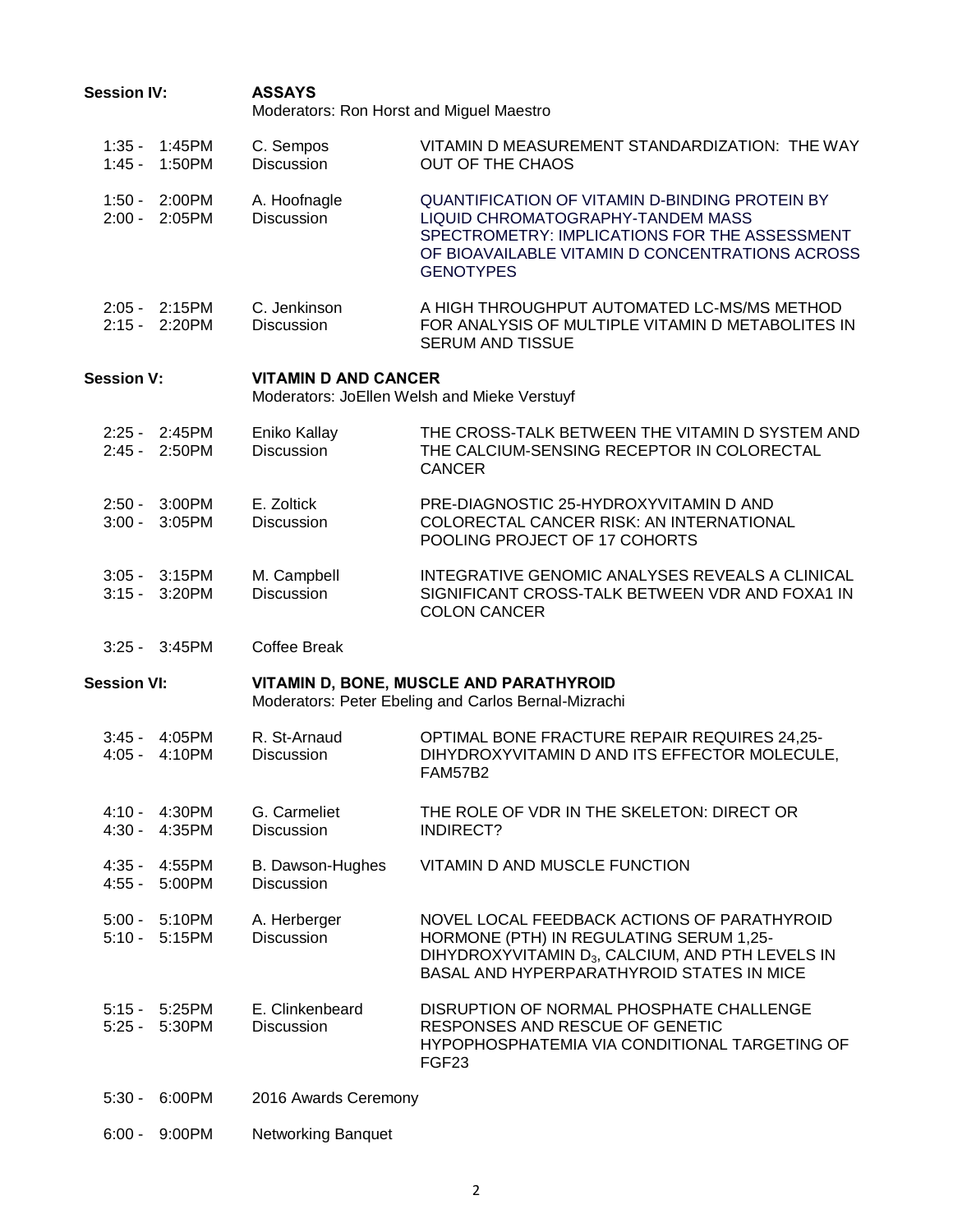## **Thursday, March 31**

| 8:00 - 12:00PM                      | Registration                                                                  |                                                                                                                                                                                                    |
|-------------------------------------|-------------------------------------------------------------------------------|----------------------------------------------------------------------------------------------------------------------------------------------------------------------------------------------------|
| <b>Session VII:</b>                 | <b>BASIC RESEARCH PLENARY LECTURE</b>                                         | Joint Session: Vitamin D Workshop and the International Aldosterone Conference<br>Moderators: Sylvia Christakos and Hirotaka Shibata                                                               |
| 8:00 - 8:45AM<br>$8:45 - 8:55AM$    | P. Sassone-Corsi<br><b>Discussion</b>                                         | THE INTERPLAY BETWEEN NUTRITION, METABOLISM,<br>MICROBIOTA AND THE CIRCADIAN CLOCK                                                                                                                 |
| <b>Session VIII:</b>                | <b>VITAMIN D AND THE INTESTINE</b><br>Moderators: Jim Fleet and Julia Charles |                                                                                                                                                                                                    |
| $9:00 - 9:20$ AM<br>$9:20 - 9:25AM$ | M. Cantorna<br><b>Discussion</b>                                              | VITAMIN D AND THE MICROBIOTA COOPERATE TO<br>REGULATE GASTROINTESTINAL HOMEOSTASIS AND<br><b>INFLAMMATORY BOWEL DISEASE</b>                                                                        |
| $9:25 - 9:35AM$<br>$9:35 - 9:40$ AM | C. Leyssens<br><b>Discussion</b>                                              | INTESTINAL DELETION OF THE VITAMIN D RECEPTOR<br>DOES NOT AGGRAVATE EXPERIMENTAL COLITIS                                                                                                           |
| 9:40 - 9:50AM<br>$9:50 - 9:55AM$    | S. Goswami<br><b>Discussion</b>                                               | 1,25-DIHYDROXYVITAMIN D <sub>3</sub> OR HIGH DIETARY VITAMIN D<br>ALLEVIATES INFLAMMATORY BOWEL PHENOTYPES IN A<br>GENETIC MOUSE MODEL WITH A HIGH DISEASE<br><b>SUSCEPTIBILITY</b>                |
| $9:55 - 10:15AM$                    | <b>Coffee Break</b>                                                           |                                                                                                                                                                                                    |
| <b>Session IX:</b>                  | <b>VITAMIN D AND REPRODUCTION</b>                                             | Moderators: Anne Marie Jukic and Malachi McKenna                                                                                                                                                   |
| 10:15 - 10:35AM<br>10:35 - 10:40AM  | G. Neal-Perry<br><b>Discussion</b>                                            | VITAMIN D AND REPRODUCTIVE DYSFUNCTION:<br>NEUROENDOCRINE ORIGINS                                                                                                                                  |
| 10:40 - 11:00AM<br>11:00 - 11:05AM  | M. Blomberg-Jensen<br><b>Discussion</b>                                       | VITAMIN D AND MALE REPRODUCTION: CLINICAL<br>RELEVANCE?                                                                                                                                            |
| 11:05 - 11:15AM<br>11:15 - 11:20AM  | M. Hewison<br><b>Discussion</b>                                               | ALTERATIONS IN THE MATERNAL AND PLACENTAL<br>VITAMIN D METABOLOME ARE ASSOCIATED WITH<br>PRE-ECLAMPSIA                                                                                             |
| 11:20 - 11:30AM<br>11:30 - 11:35AM  | M. Kiely<br><b>Discussion</b>                                                 | VITAMIN D STATUS IS ASSOCIATED WITH UTERO-<br>PLACENTAL DYSFUNCTION IN A LARGE PROSPECTIVE<br>PREGNANCY COHORT WITH LOW 25(OH)D <sub>3</sub> AND<br>UBIQUITOUS 3-EPI-25(OH) $D_3$ AND 25(OH) $D_2$ |
| 11:35 - 11:45AM<br>11:45 - 11:50AM  | Y. Dong<br>Discussion                                                         | MATERNAL VITAMIN D SUPPLEMENTATION AND CORD<br>BLOOD GENOME-WIDE DNA METHYLATION ANALYSIS                                                                                                          |
| 11:50 - 1:15PM                      | <b>LUNCH AND POSTER SESSION II VIEWING</b>                                    |                                                                                                                                                                                                    |